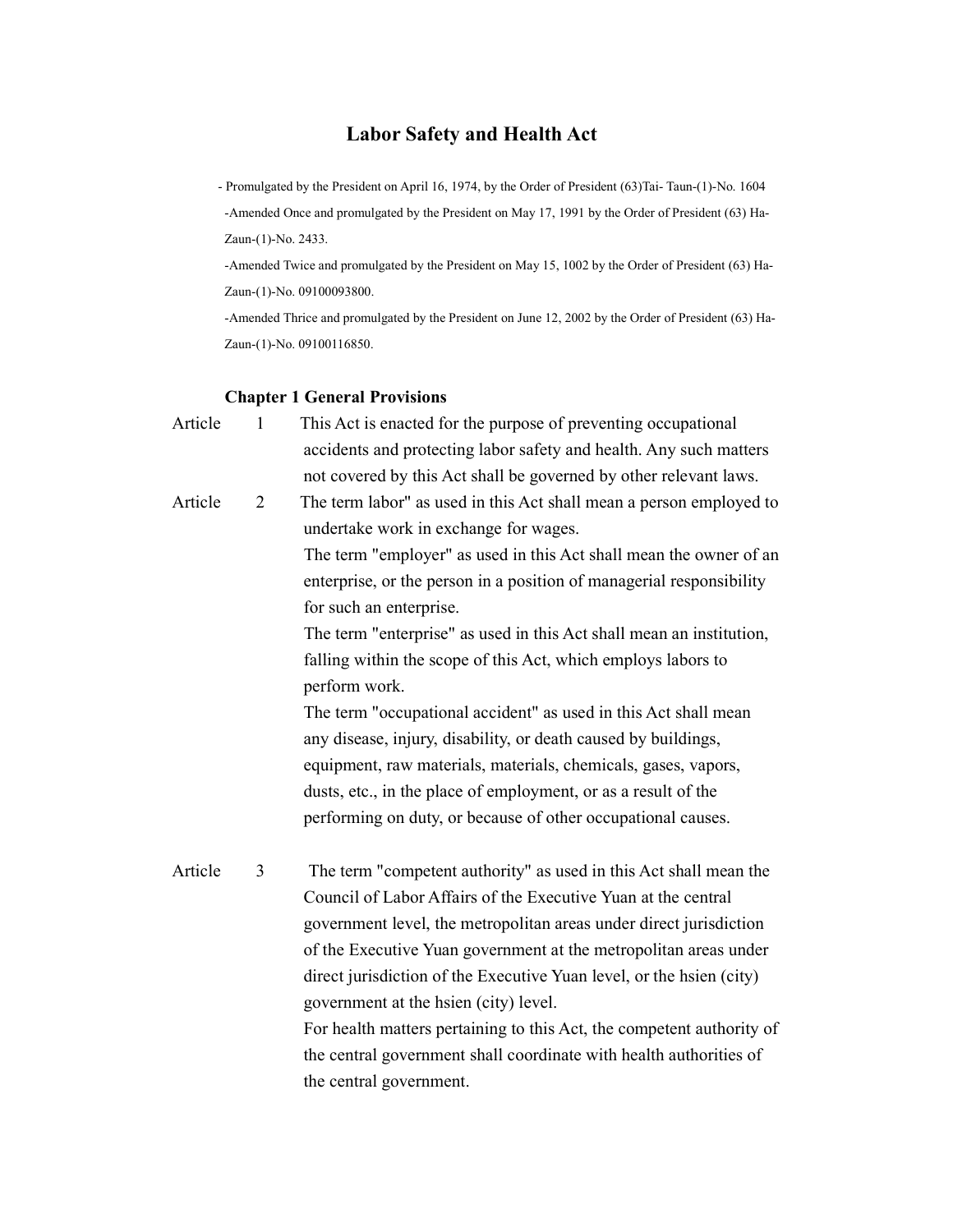- Article 4 This Act shall apply to the following industries:
	- 1.The agricultural, forestry, fishing and livestock industries
	- 2.The mining and quarry industries;
	- 3.The manufacturing industry;
	- 4.The construction industry;
	- 5.The water, electricity, and fuel gas industries;
	- 6.The transportation, warehousing and communications industries;
	- 7.The restaurant and hotel industries;
	- 8.The machinery and equipment rental services;
	- 9.The environmental sanitation services;
	- 10.The mass communication industry;
	- 11.The medical and health care services;
	- 12.The repair services;
	- 13.The laundering and dyeing industries;
	- 14.The national defense industry; and
	- 15.All other industries specified by the competent authority of the central government.

 For those industries, which fall under the category of Item15, the competent authority of the central government may designate a part of the workplace, or special machinery and equipment to be governed by this Act.

# **Chapter 2 Safety and Health Installations**

Article 5 It is the liability of the employer to provide necessary safety and health installations in conformity with established standards for the following purposes:

> 1.To prevent the risk of injury posed by machinery, tools, equipment, etc.;

> 2.To prevent the risk of injury posed by materials of an explosive or flammable nature;

- 3.To prevent the risk of injury posed by electricity, heat, and other energy sources;
- 4.To prevent the risk of injury encountered in the course of quarrying, excavating, loading and unloading, transportation, stockpiling, collecting and logging;

5.To prevent the risk of injury posed by falling and collapsing at the job site;

6.To prevent the risk of injury posed by high-pressure gas;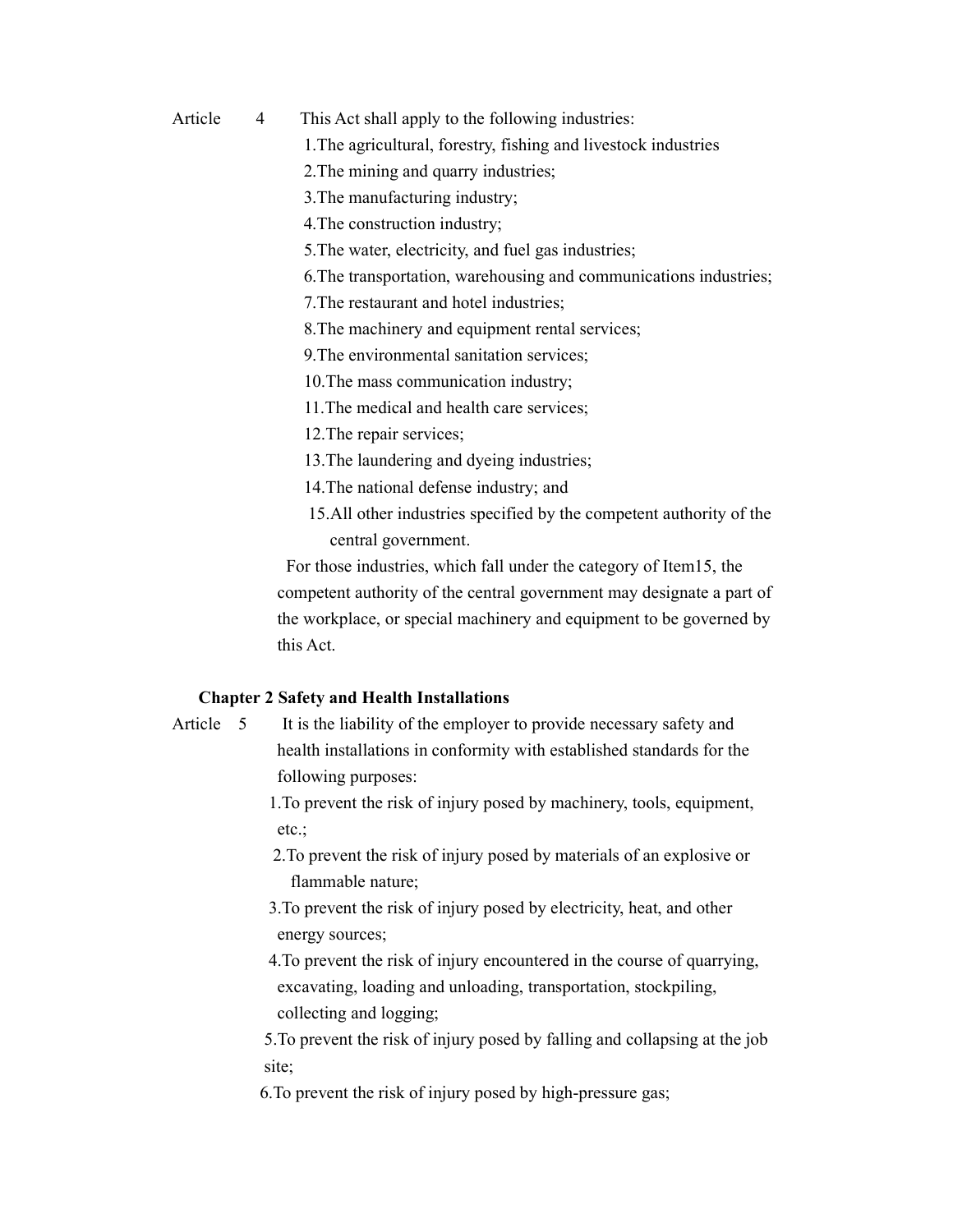7.To prevent the risk of injury posed by raw materials, materials, gases, vapors, dusts, solvents, chemicals, toxic substances, oxygen-deficient air, biological agents, etc.;

8.To prevent the risk of injury posed by radiation, unusually high temperature, unusually low temperature, ultrasonic waves, noise, vibration, abnormal atmospheric pressure, etc.;

9.To prevent the risk of injury posed by monitoring instruments, and high precision operations;

10.To prevent the risk of injury posed by waste gases, waste liquids and solid wastes; and

11.To prevent the risk of injury posed by flooding and fire. It is the liability of the employer to plan for and take the necessary measures to provide the labor with a safe and healthy place of employment, including acceptable passages, floors, stairways, ventilation, lighting, illumination, temperature control and humidity control, as well as facilities for rest, evacuation, first aid, medical treatment, and other equipment to protect the safety and health of labor. Standards for the necessary equipment and measures in the preceding two paragraphs shall be established by the competent authority of the central government.

Article 6 Employers shall not install machinery or tools that do not conform to the safety standards established by the competent authority of the central government, to be used by labors. Prior utilization of machinery or tools, regulated by the safety standards established by the competent authority of the central government, the competent authority of the central government may contract appropriate agencies to perform type approve for such machinery or tools. Required qualification, administration and other mandatory matters of such contracted inspection agencies as well as the processes of conducting type approve shall be established by the competent authority of the central government.

Article 7 Employer shall conduct exposure monitoring in those job sites designated by the competent authority of the central government, and shall also label dangerous substances and hazardous substances with necessary precautionary safety and health warnings. Standards for exposure monitoring, qualifications of the monitoring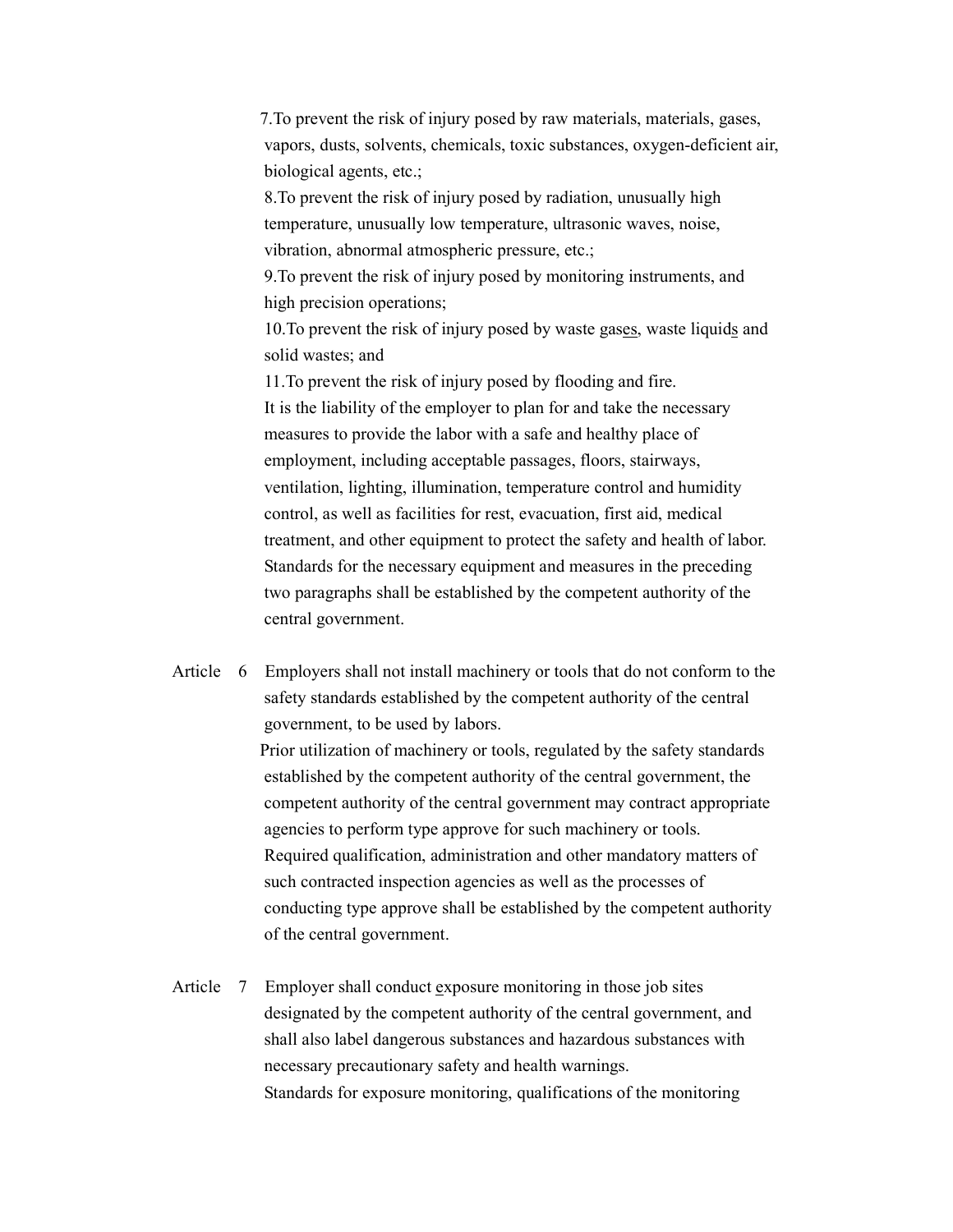personnel, labeling of dangerous substances or hazardous substances, and necessary precautionary safety and health warnings set forth in the proceeding paragraph shall be established by the competent authority of central government.

Article 8 Employers shall not be permitted to utilize machinery or equipment determined to be potentially dangerous by the competent authority of the central governmnet, without first passing inspection by an inspection agency or designated inspection agencies appointed by the said authorities.

> Employers shall not continue utilizing such machinery or equipment past specified expiration dates without re-inspection and further approval. Inspection fees shall be collected for the inspection of potentially dangerous machinery or equipment described in the preceding paragraph.

Designated inspection agencies must perform their duties in accordance with this Law and all orders issued in accordance with this Law. Inspection fees, qualifications and responsibilities of the designated inspection agencies shall be established by the competent authority of the central government.

Types, required capacities and processes of conducting inspection, items, standards and specific expiration dates of passing inspection of potentially dangerous machinery or equipment as said in the preceding paragraph shall be established by the competent authority of the central government.

- Article 9 All workplace buildings must be designed by a legally registered practicing architect in accordance with the provision of the construction laws and the safety and health provisions of this Law.
- Article 10 When a threat of imminent danger arises in the workplace, the employer or the person in charge of the workplace shall immediately issue orders for a suspension of operation, and evacuate labors to safe area. Threats of imminent danger described in the preceding paragraph shall be established by the competent authority of the central government.
- Article 11 Employers shall not subject labors to conditions of unusually high temperature for more than six hours daily. When labors work under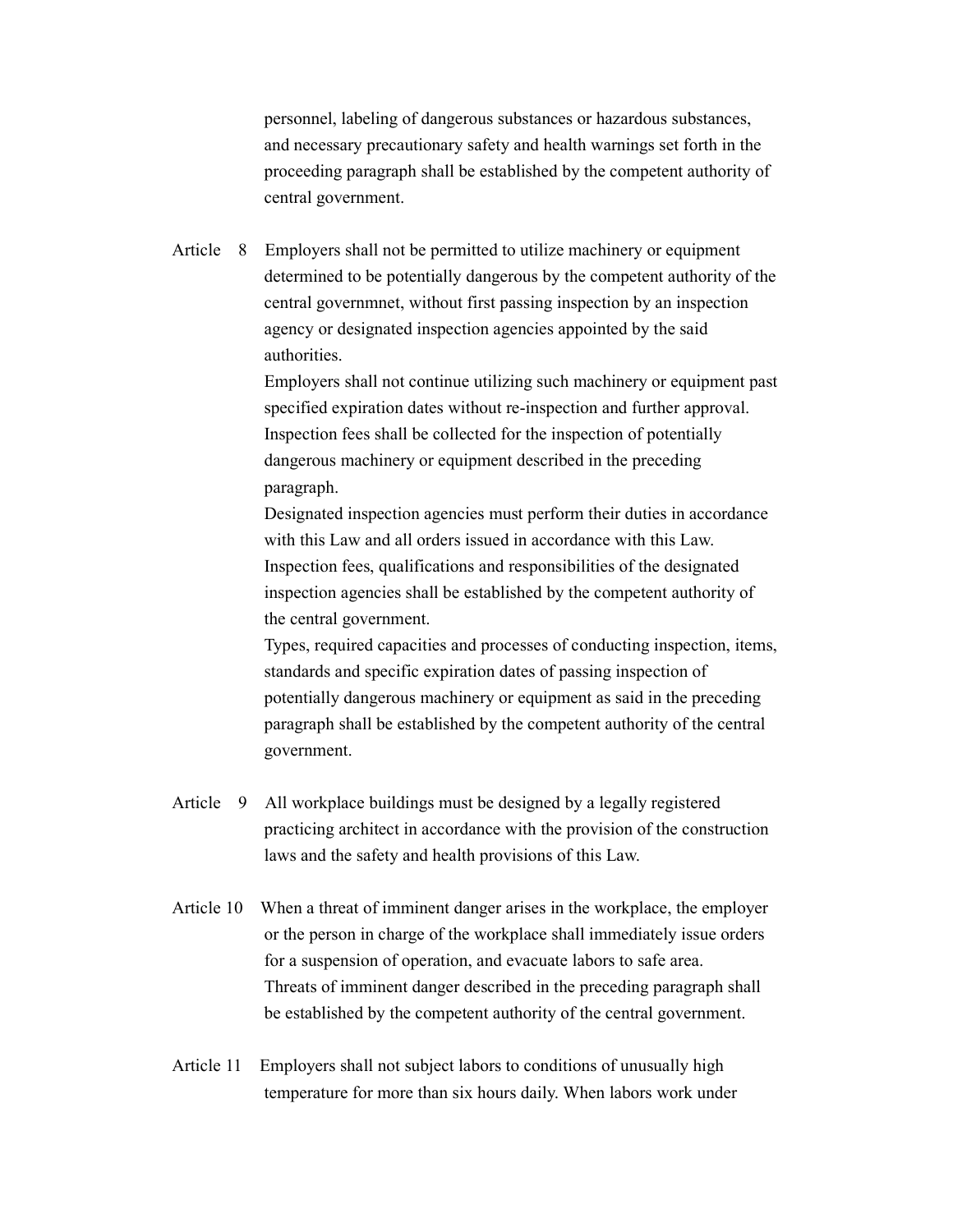conditions of abnormal atmospheric pressure, at elevated operation, requiring high precision operation, requiring high physical exertion, or other specially dangerous tasks, employers shall, according to regulations, reduce work hours and be given adequate time for rest during working hours.

Standards for the preceding paragraph describing the reduction of working hours and adequate time for rest for working under unusually high temperature, abnormal atmospheric pressure, elevated operation, high precision operation, high physical exertion, and other specially dangerous works shall be established by the competent authority of the central government in coordinating with relevant institutions.

Article 12 Employers shall perform pre-employment physical examinations of labors at the time of employment, as well as periodic health examinations of current labors. Where labors are subject to conditions particularly dangerous to health, specific health examinations shall be performed on a regular basis. Health surveillance examination historical records shall be prepared and distributed to labors. The health examinations described in the proceeding paragraph shall be performed by a physician of a medical care establishment or the medical/health care unit attached to the enterprise. All examination

records shall be maintained, and the employer is responsible for all related health examination expenses.

Examination items, examination period, record keeping, historical records of health surveillance examination, and qualifications for medical care establishment described in the preceding two paragraphs shall be established by the competent authority of the central government.

 Labors are obliged to accept the examinations described in the first paragraph.

Article 13 Employers shall not hire persons who do not meet the physical examination criteria necessary to perform the intended work. Aside from providing medical assistance, employers shall modify the job site, change the job assignment, reduce working hours, and provide other appropriate measures to labors who, due to occupational factors, are not fit to perform current job after the health examination.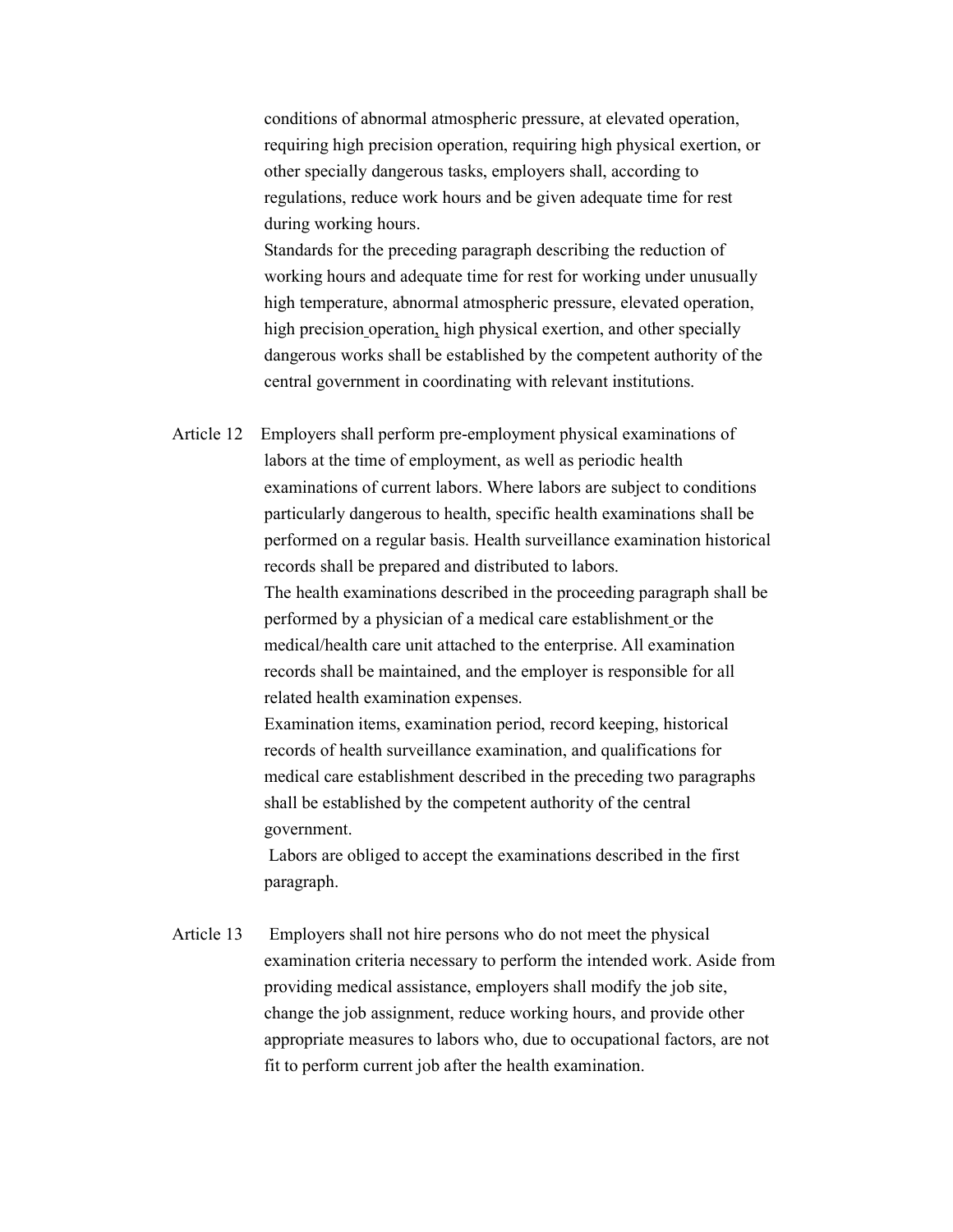### **Chapter 3 Safety and Health Management**

- Article 14 Employer shall, according to the scope and nature of its enterprise, put safety and health management, in place, and according to the specification of the competent authority of the central government, establish labor safety and health organization, and staffing. Employer shall establish self-inspection plans and carry out self-inspection for machinery and equipment, and its operation described in Article 5, Paragraph 1. The labor safety and health organization, staff, administration and self-inspection prescribed in the preceding two paragraphs shall be
- Article 15 Employers shall employ only those personnel who have passed training approved by the competent authority of the central government, or whose technical competence has been certified, to operate machinery or equipment determined to be potentially dangerous by the competent authority of the central government,

established by the competent authority of the central government.

- Article 16 When an enterprise consigns work to a contractor, the contractor shall assume, to the extent of contracted proportion, of the stipulated employer liability in accordance with this Law. The original enterprise and the contractor still take joint liability for claims resulting from occupational accidents. The above also applies to sub-contractors.
- Article 17 It is the liability of an enterprise, before consigning all or part of work, to notify the contractor of the work environment, potential hazards , as well as safety, health and necessary measures required by this Law and other regulations related to this Act. It is likewise the liability of the contractor, before consigning all or part of a same work, to notify the sub-contractor in accordance with the above paragraph.
- Article 18 When an enterprise, contractor and sub-contractor individually hire labors to work together, the original enterprise shall institute the following measures to prevent occupational accidents: 1.To establish a consultative organization, and appoint the person in charge of the workplace to be responsible for supervision and coordination;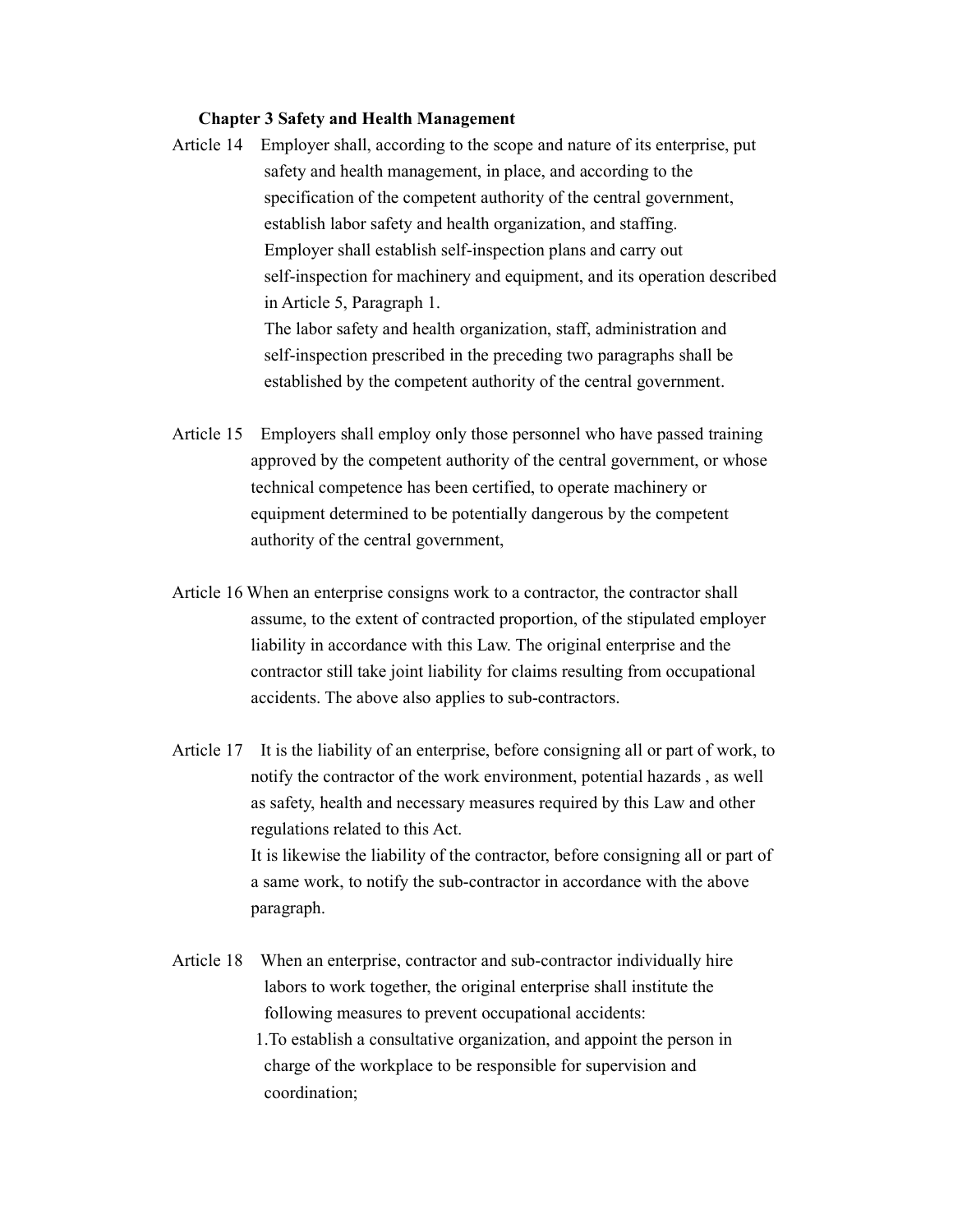- 2.To regulate and integrate works;
- 3.To conduct inspection tour;
- 4.To direct and assist interrelated contractor safety, and health education; and

 5.To take all other necessary measures to prevent occupational accidents. If an enterprise consigns two or more contractors to operate jointly, but the enterprise itself dose not participate in such work, one of such contractors shall be assigned to take the enterprise's liability set forth in the preceding paragraph.

- Article 19 When two or more enterprises, by contributing funds, jointly contract a project, all parties shall nominate among, themselves one representative who is deemed the employer of such project and will assume the liability of employer to prevent occupational accidents as described in this Law.
	- Article 20 Employers shall not employ juveniles to perform any of the following potentially dangerous or hazardous work:

1.Work in a tunnel;

- 2.Work involving the handling of materials of an explosive or flammable nature;
- 3.Work in an environment contaminated by lead, mercury, chromium, arsenic, yellow phosphorous, chlorine gas, hydrogen cyanide, aniline or other potentially hazardous substances;
- 4.Work in an environment with harmful levels of radiation;
- 5.Work in an environment with harmful levels of dusts;
- 6.Work involving the cleaning, lubrication, inspection, repair or removing of belts or chains of the moving part of machinery, or dangerous part of machinery in transmission;

7.Work involving connecting of electric cables carrying greater than 220 voltages ;

8.Work involving the handling of smelted minerals or slag;

9.Firing or operating a boiler;

 10.Operating a rock drill or other machinery involving excessive vibration;

 11.Work involving the handling of objects above a specific weight; 12.Operating a crane, or derrick crank ;

- 13.Operating a powered hoist, powered lift or cableway ;
- 14.Operating rolling and grinding mills for rubber compounds, or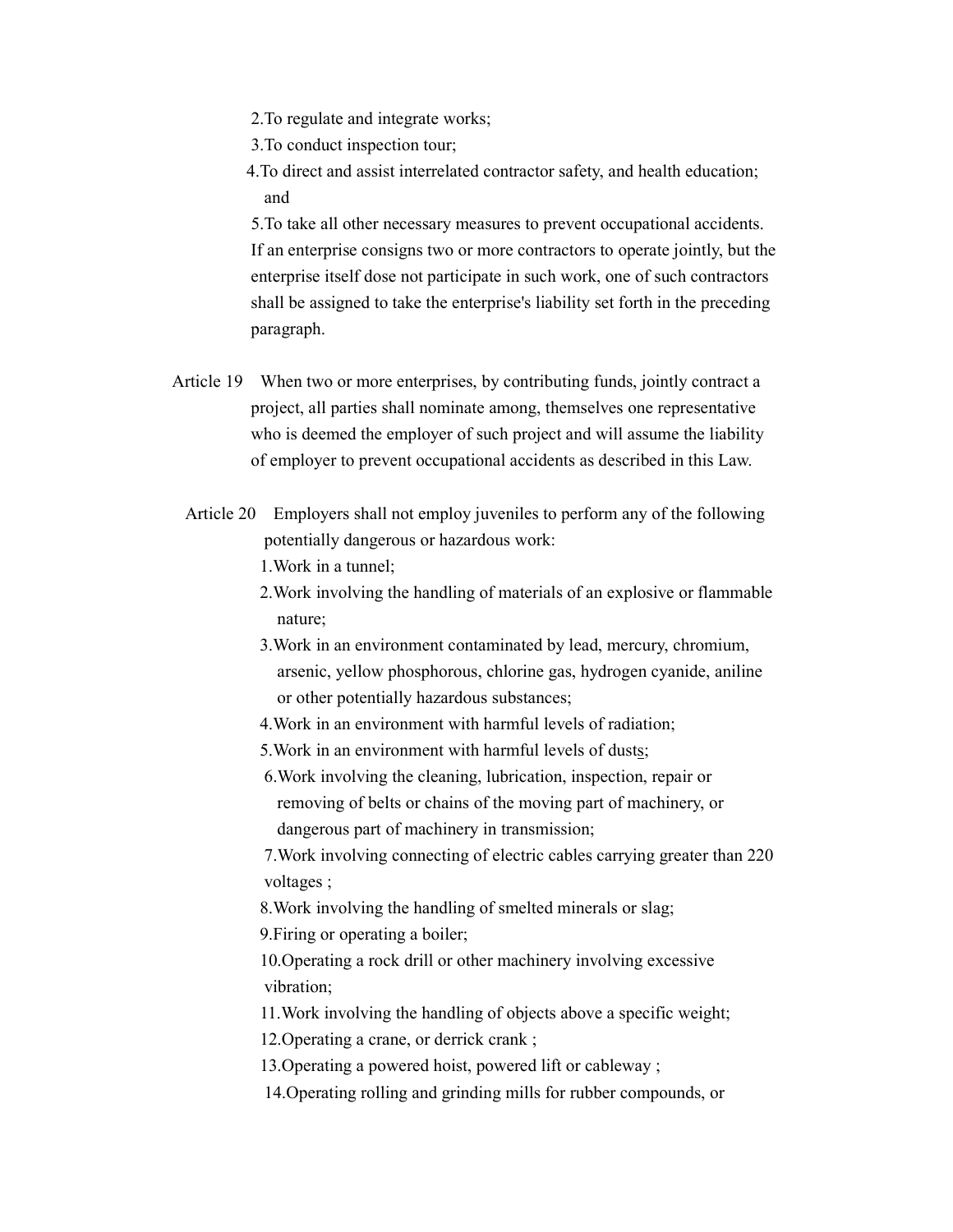synthetic resins; and

15.Other works determined to be of a potentially dangerous or hazardous nature by the competent authority of the central government. Standards for defining the potentially dangerous or hazardous work set forth in the preceding paragraph shall be prescribed by the competent authority of the central government.

- Article 21 Employer shall not employ female labors to perform any of the following potentially dangerous or hazardous work: 1.Working in a tunnel;
	- 2.Work in an environment contaminated by lead, mercury, chromium, arsenic, yellow phosphorous, chlorine gas, hydrogen cyanide, aniline or other potentially hazardous substances;
	- 3.Operating a rock drill or other machinery involving excessive vibration; 4.Work involving the handling of objects above a specific weight;
	- 5.Work in an environment with harmful levels of radiation; and
	- 6.All other categories of work determined to be of a potentially dangerous or hazardous nature by the competent authority of the central government.
	- Item 5 of preceding paragraph does not apply to infertile female workers. Standards for the potentially dangerous or hazardous work set forth in the preceding paragraph shall be prescribed by the competent authority of the central government.
	- Standards for the item 5 of preceding paragraph does not apply to female workers for performing any of management, research or emergency rescues.
- Article 22 Employer shall not employ pregnant female labors or those who have given birth in the previous twelve months for performing any of the following potentially dangerous or hazardous work:
	- 1.Work involving the handling of smelted minerals or slag;
	- 2.Operating a crane, or derrick crank;
	- 3.Operating a powered hoist, powered lift or cableway;
	- 4.Operating rolling and grinding mills for rubber compounds, or synthetic resins; and
	- 5.All other categories of works determined by the competent authority of the central government to be of a potentially dangerous or hazardous nature; standards for defining the potentially dangerous or hazardous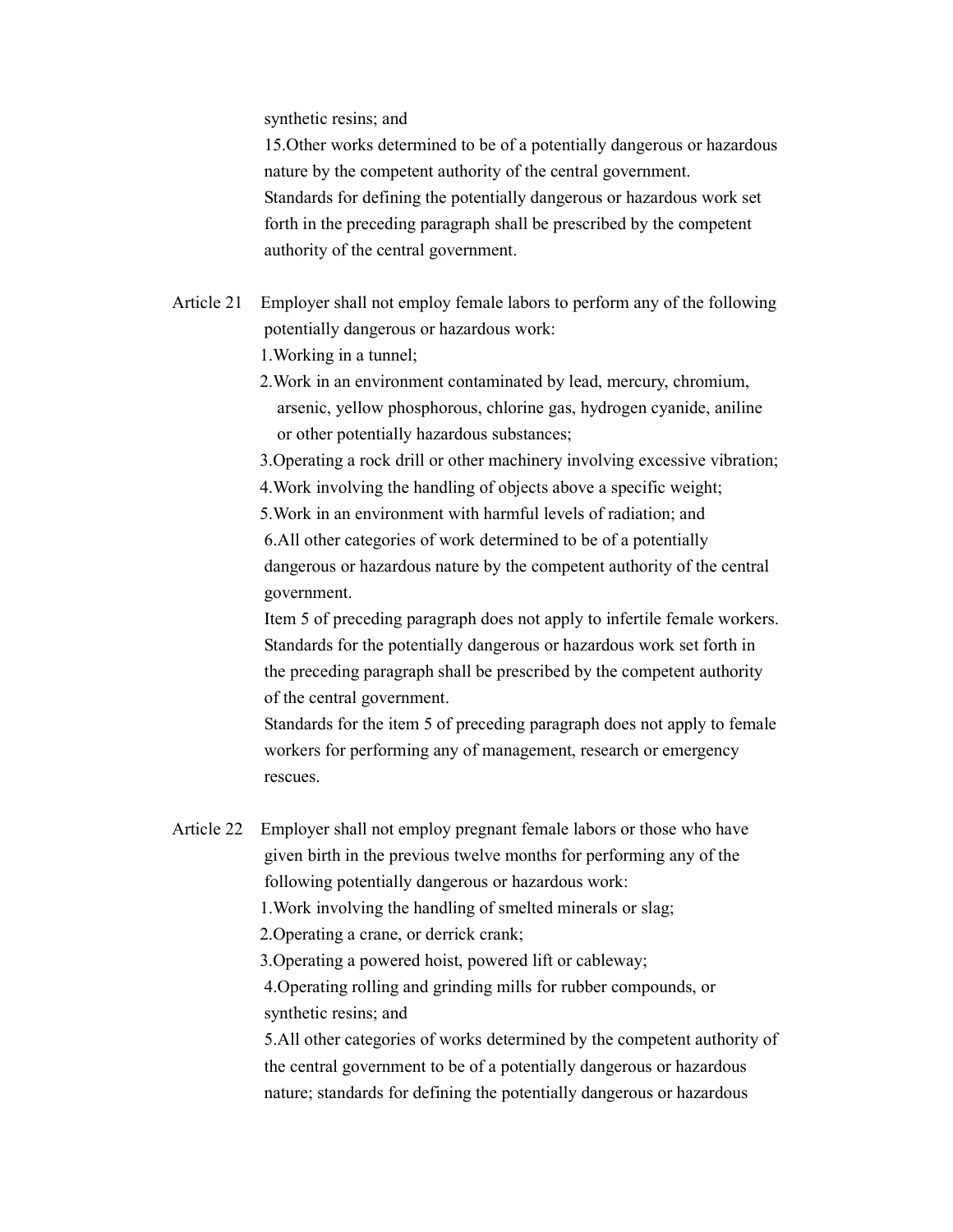work set forth in the preceding paragraph shall be prescribed by the competent authority of the central government.

Restrictions specified in the first paragraph may be waived for a female labor, six months after delivery, with documentation from a physician testifying no harm to the health of the labor, and a voluntarily requesting to be engaged in the work.

Article 23 It is the liability of the employer to provide labors with all safety and health education and training necessary to perform duties and to prevent accidents. Standards for necessary education, training matters and management of training unit described in the preceding paragraph shall be prescribed by the competent authority of the central government. Labors are obliged to participate in safety and health education and training as described in the first paragraph.

- Article 24 It is the liability of the employer to disseminate the general contents of this Act and related safety and health regulations to all labors.
- Article 25 The employers shall prepare, in consultation with labor representatives, appropriate safety and health work rules. After sending to inspection agencies for record keeping the rules shall be posted and enforced. The labors shall effectively obey the rules mentioned in the preceding paragraph.

### **Chapter 4 Supervision and Inspection**

- Article 26 Competent authorities shall invite representatives from related agencies, scholars and experts to form a Labor Safety and Health Consultation Committee, to study and recommend matters of improving labor safety and health.
- Article 27 Competent authorities and inspection agencies shall carry out inspections of the workplaces of an enterprise. Those not conforming to existing regulation shall be informed of their breach of law, and be given a period of time in which to make improvement. Those failing to complete within the specified period of time, or who have had occupational accidents, or have the potential for occupational accidents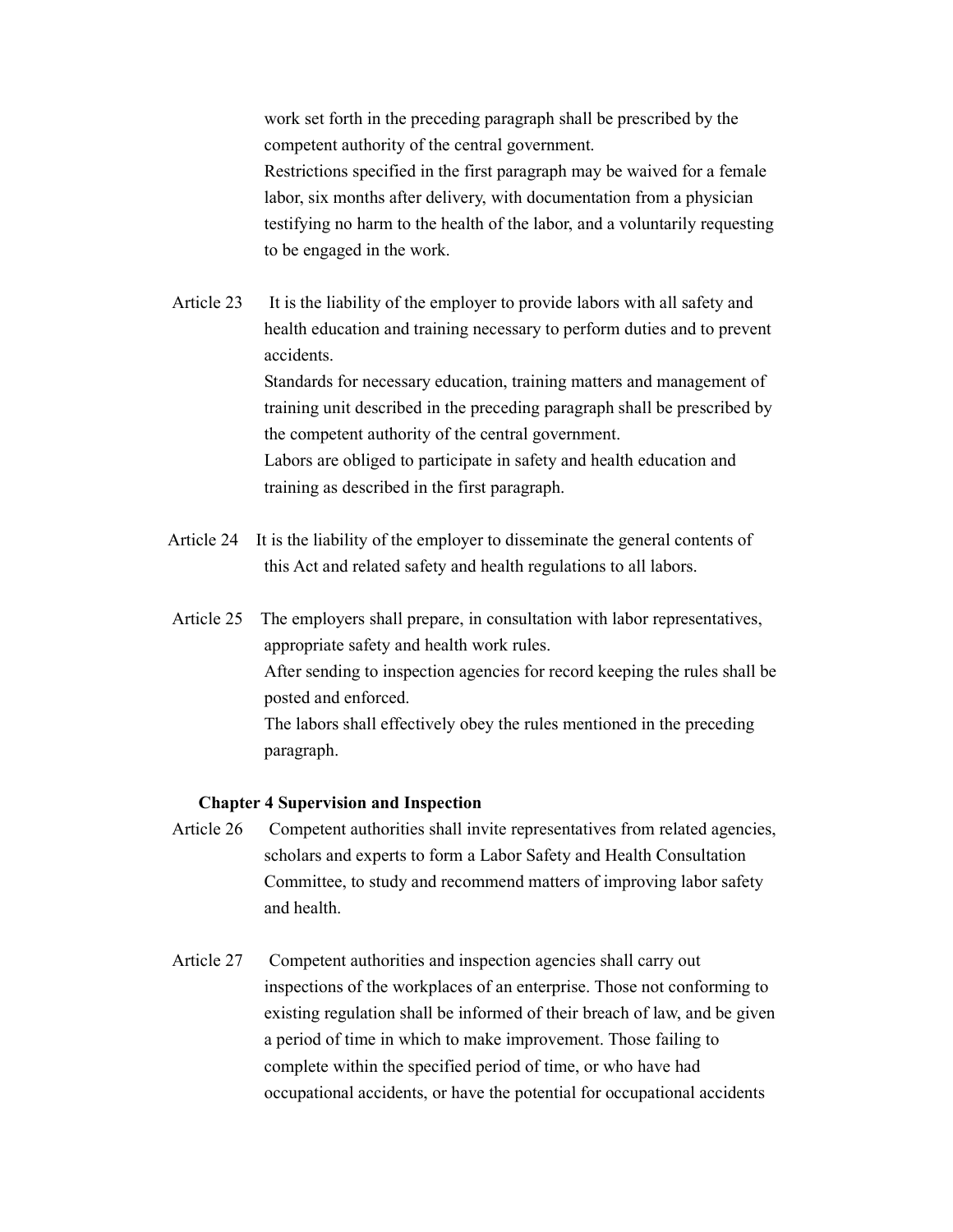shall be ordered to partially or entirely cease operations. Employers are responsible for labor salaries during this cease period.

Article 28 If an enterprise experiences an occupational accident, the employer is not only responsible for providing necessary rescue and/or emergency treatment, but must also complete an investigation, an analysis of the accident, and make a record of such. When a workplace of an enterprise experiences one of the following types of occupational accidents, it is the liability of the employer to

report the accident within 24 hours to the appropriate inspection agency:

1.An accident involving death;

2.An accident causing injuries of three or more labors; and

 3.All other categories of accidents as announced by the competent authority of the central government.

When an inspection agency receives an accident report as described in the previous paragraph, an investigator shall be dispatched immediately. If an enterprise experiences an occupational accident listed in the second paragraph, unless in the circumstances of providing rescue and/or emergency treatment, the employer shall not disrupt or alter the accident scene without the permission of the appropriate judicial body or inspection agency.

- Article 29 Any employer of an enterprise so designated by the competent authority of the central government shall complete monthly reports on the statistics of occupational accidents, and forward such reports to the appropriate inspection agencies for future reference.
- Article 30 If a labor discovers that his enterprise is in violation of this Law or other related safety and health regulations, the labor may appeal this violation to the employer, the competent authority or the appropriate inspection agencies.

The employer may not, without adequate reason, fire, transfer, or take any other similarly non-beneficial action for six months against the labor who had filed appeal as described in the preceding paragraph.

## **Chapter 5 Penalties**

Article 31 Anyone found to be in violation of Article 5, Paragraph 1 or Article 8, Paragraph 1, and whose actions led to an occupational accident as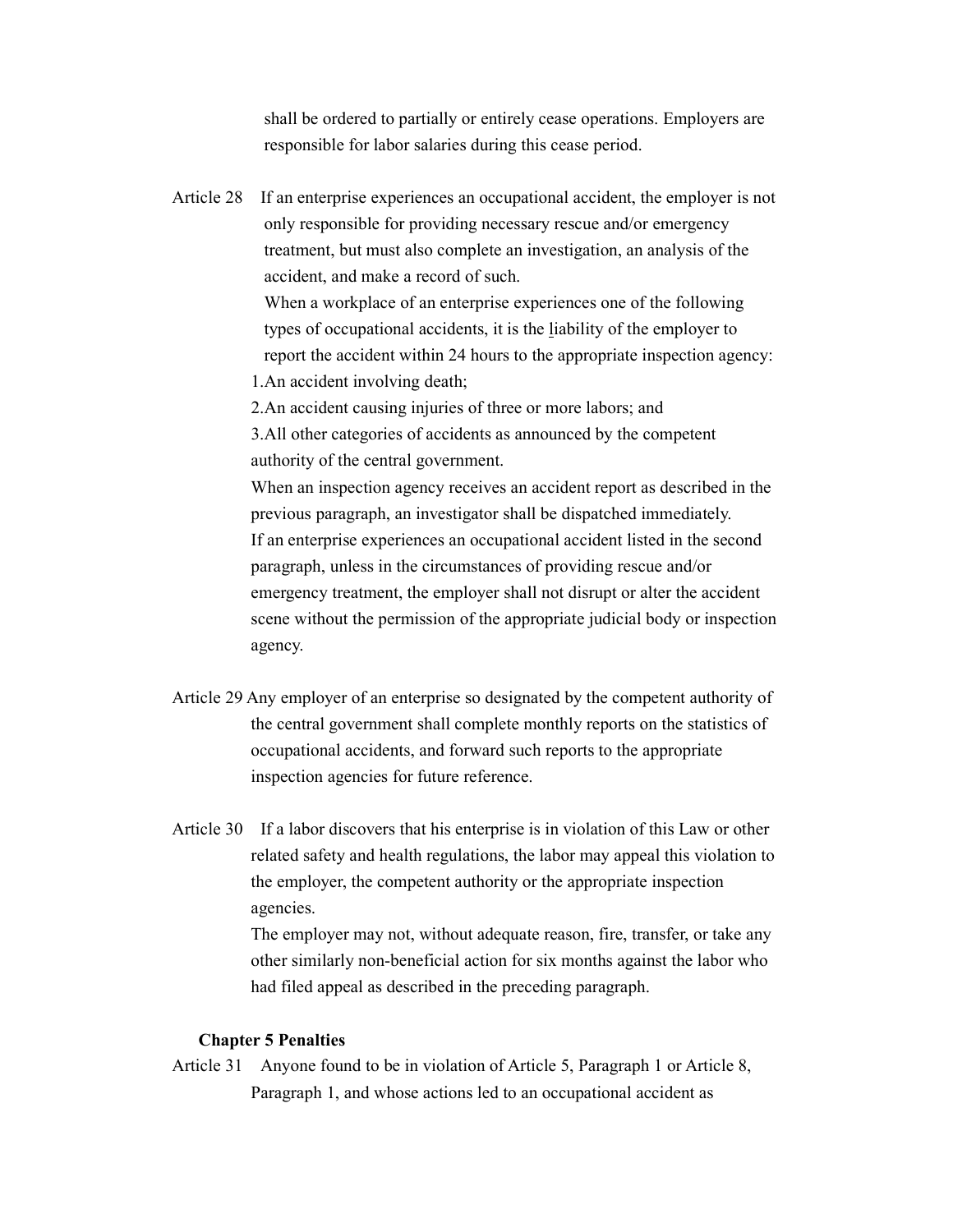described in Article 28, Paragraph 2, Item 1 shall be subject to no more than three years in prison or detention, or fines not in excess of NT\$150, 000, or both.

When a legal entity violates any of the above-mentioned provision, in addition to punishing the person in charge, the legal entity will be penalized with the fines listed above.

- Article 32 Any act in violation of the following provisions may result in a prison term or detention of no more than one year, or fines not in excess of NT\$90, 000 or both:
	- 1.Article 5, Paragraph 1 or Article 8, Paragraph 1, leading to work-related accident as prescribed in the Article 28, Paragraph 2, Item 2; and
	- 2.Article 10, Paragraph 1, Article 20, Paragraph 1, Article 21, Paragraph 1, Article 22, Paragraph 1 or Article 28, Paragraph 2 or Paragraph 4.
	- 3.Notice of stop work order as issued in accordance with Article 27 by any authority or inspection agency.

When a legal entity violates any of the above-mentioned provision, in addition to punishing the person in charge, the legal entity will be penalized with the fines listed above.

- Article 33 Any act in violation of the following provisions may result in a fine of no less then NT\$30, 000, and not in excess of NT\$150, 000: 1.Article 5, Paragraph 1 or Article 6, and failure to comply within specified period of time; 2.Article 8, Paragraph 1, Article 11, Paragraph 1, Article 15 or Article 28, Paragraph 1; and 3.Refusal, obstruction, or hindrance of inspection as specified by this Act.
- Article 34 Any act in violation of the following provisions may result in a fine of no less than NT\$30, 000 and not in excess of NT\$60, 000:
	- 1.Article 5, Paragraph 2, Article 7, Paragraph 1, Article 12, Paragraph 1 or Paragraph 2, Article 14, Paragraph 1 or Paragraph 2, Article 23, Paragraph 1, Article 25, Paragraph 1 or Article 29, and failure to correct within specified period of time;
	- 2.Article 9, Article 13, Article 17, Article18, Article19, Article 24 or Article 30, Paragraph 2; and
	- 3.Failure to provide wages in accordance with Article 27.